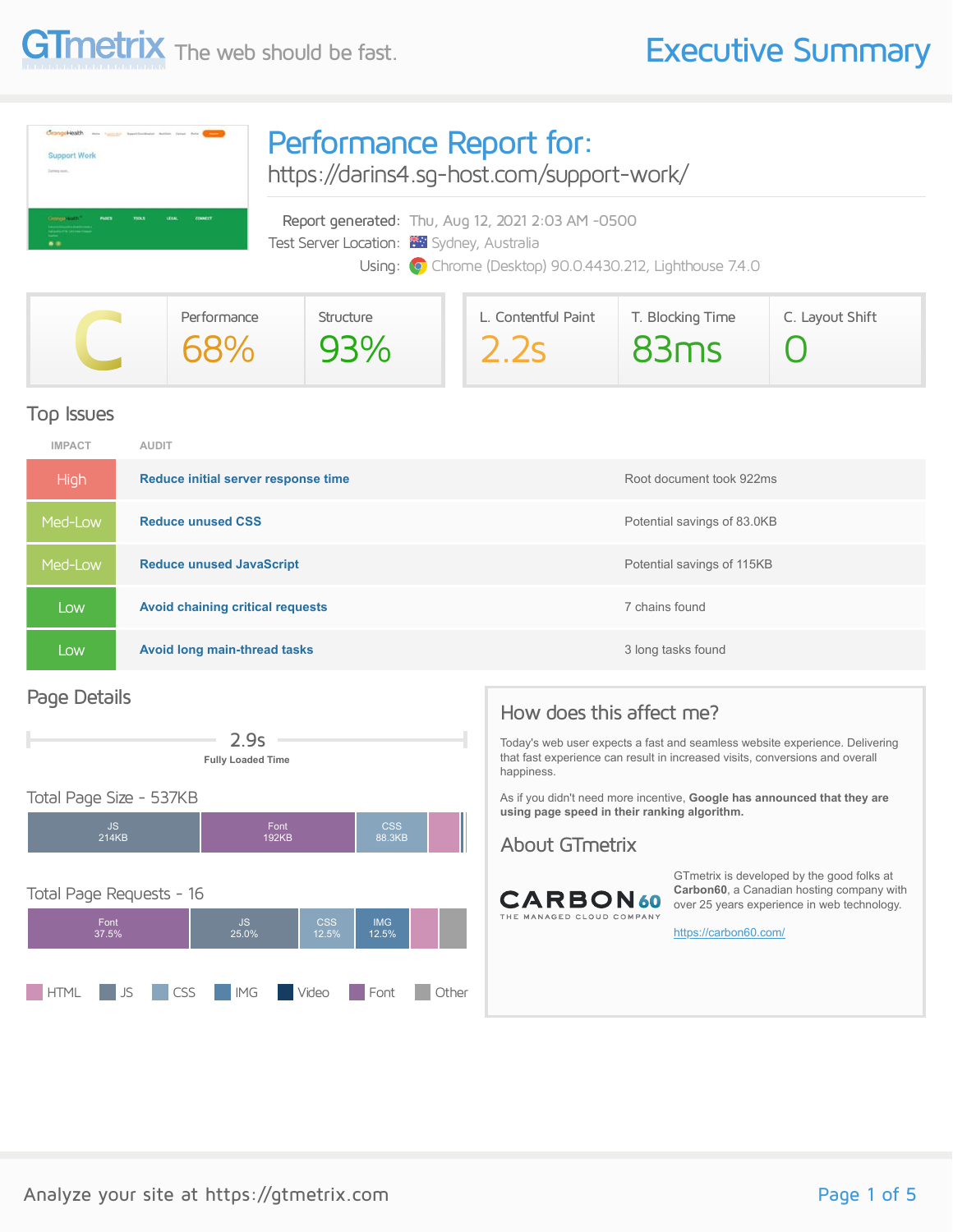## **Tmetr**

**History** 

### Page scores



### Page metrics



### Page sizes and request counts

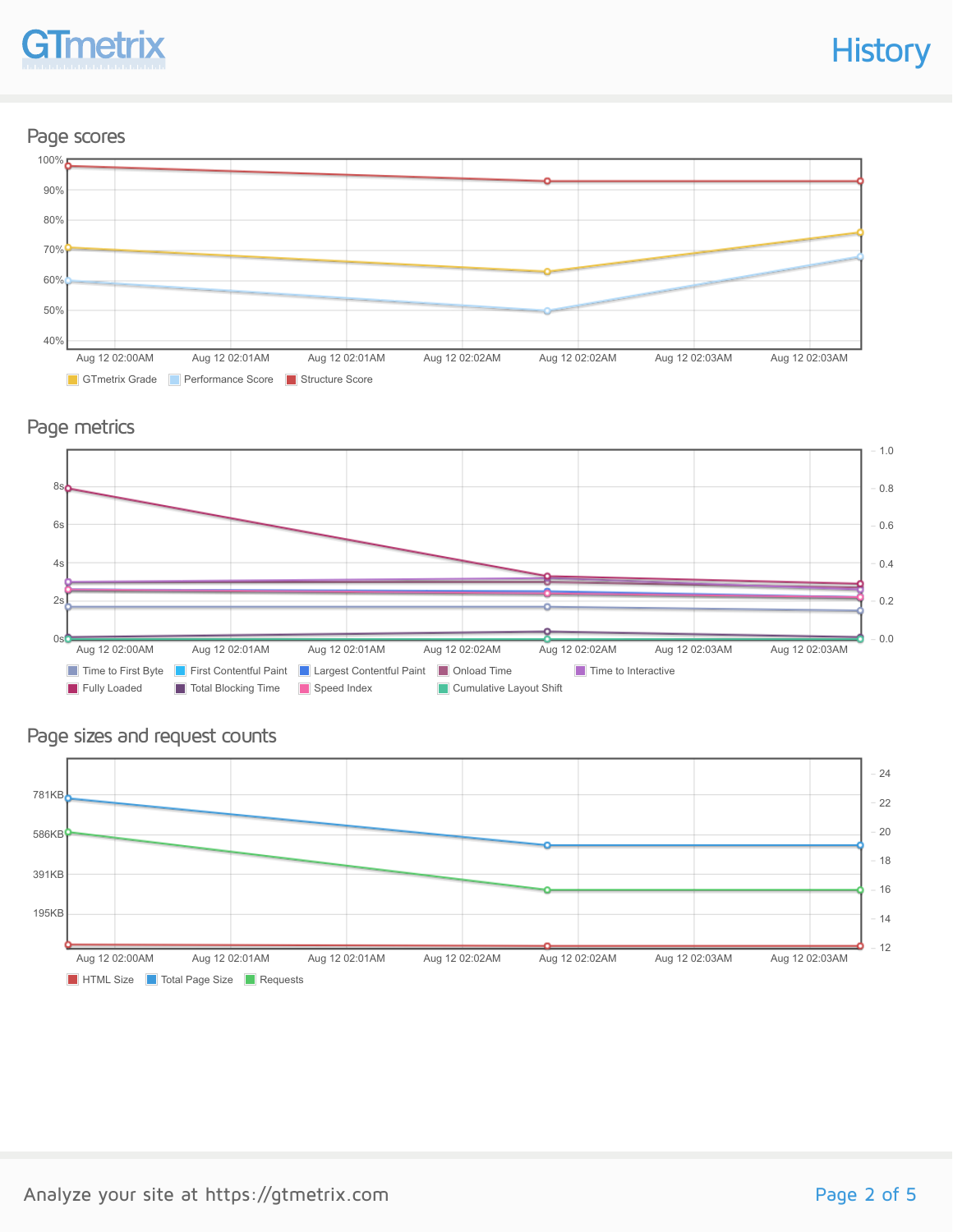

The waterfall chart displays the loading behaviour of your site in your selected browser. It can be used to discover simple issues such as 404's or more complex issues such as external resources blocking page rendering.

#### **Support Work – OrangeHealth**

| + support-work/                                                                      | 200 | darins4.sg-host.com | 37.6KB | .5s |       |                   |                   |
|--------------------------------------------------------------------------------------|-----|---------------------|--------|-----|-------|-------------------|-------------------|
| + siteground-optimizer-combined-cs                                                   | 200 | darins4.sg-host.com | 87.4KB |     | 438ms |                   |                   |
| + logo.png                                                                           | 200 | darins4.sg-host.com | 1.97KB |     |       | 631 <sub>ms</sub> |                   |
| + footerLogo.png                                                                     | 200 | darins4.sq-host.com | 1.45KB |     |       | 631 <sub>ms</sub> |                   |
| + twenty-twenty-one-print-style.min                                                  | 200 | darins4.sg-host.com | 940B   |     |       | 824 <sub>ms</sub> |                   |
| $#$ wp-polyfill.min.js                                                               | 200 | darins4.sg-host.com | 5.90KB |     | 427ms |                   |                   |
| + jquery.min.js                                                                      | 200 | darins4.sg-host.com | 29.7KB |     |       | 623ms             |                   |
| + siteground-optimizer-combined-js                                                   | 200 | darins4.sg-host.com | 174KB  |     |       | 825ms             |                   |
| + 7cHpv4kjgoGqM7E_DMs8.ttf                                                           | 200 | fonts.gstatic.com   | 24.9KB |     |       | 142ms             |                   |
| + 7cHqv4kjgoGqM7E3_-gs51op.ttf                                                       | 200 | fonts.gstatic.com   | 24.6KB |     |       | 145ms             |                   |
| + KFOICngEu92Fr1MmWUIfBBc9.ttf                                                       | 200 | fonts.gstatic.com   | 20.3KB |     |       | 131ms             |                   |
| <b>E</b> KFOmCnqEu92Fr1Mu4mxP.ttf                                                    | 200 | fonts.gstatic.com   | 20.3KB |     |       | 136ms             |                   |
| $+$ fa-brands-400.woff2                                                              | 200 | darins4.sg-host.com | 75.0KB |     |       | 361ms             |                   |
| + 7cHqv4kjgoGqM7E3t-4s51op.ttf                                                       | 200 | fonts.gstatic.com   | 25.7KB |     |       | 142ms             |                   |
| + wp-emoji-release.min.js                                                            | 200 | darins4.sg-host.com | 4.64KB |     |       |                   | 219 <sub>ms</sub> |
| $+$ Group-36551.png                                                                  | 200 | darins4.sq-host.com | 505B   |     |       |                   | 207 <sub>ms</sub> |
| 535KB (1.97MB Uncompressed)<br>Fully Loaded 2.9s (Onload 2.7s)<br><b>16 Requests</b> |     |                     |        |     |       |                   |                   |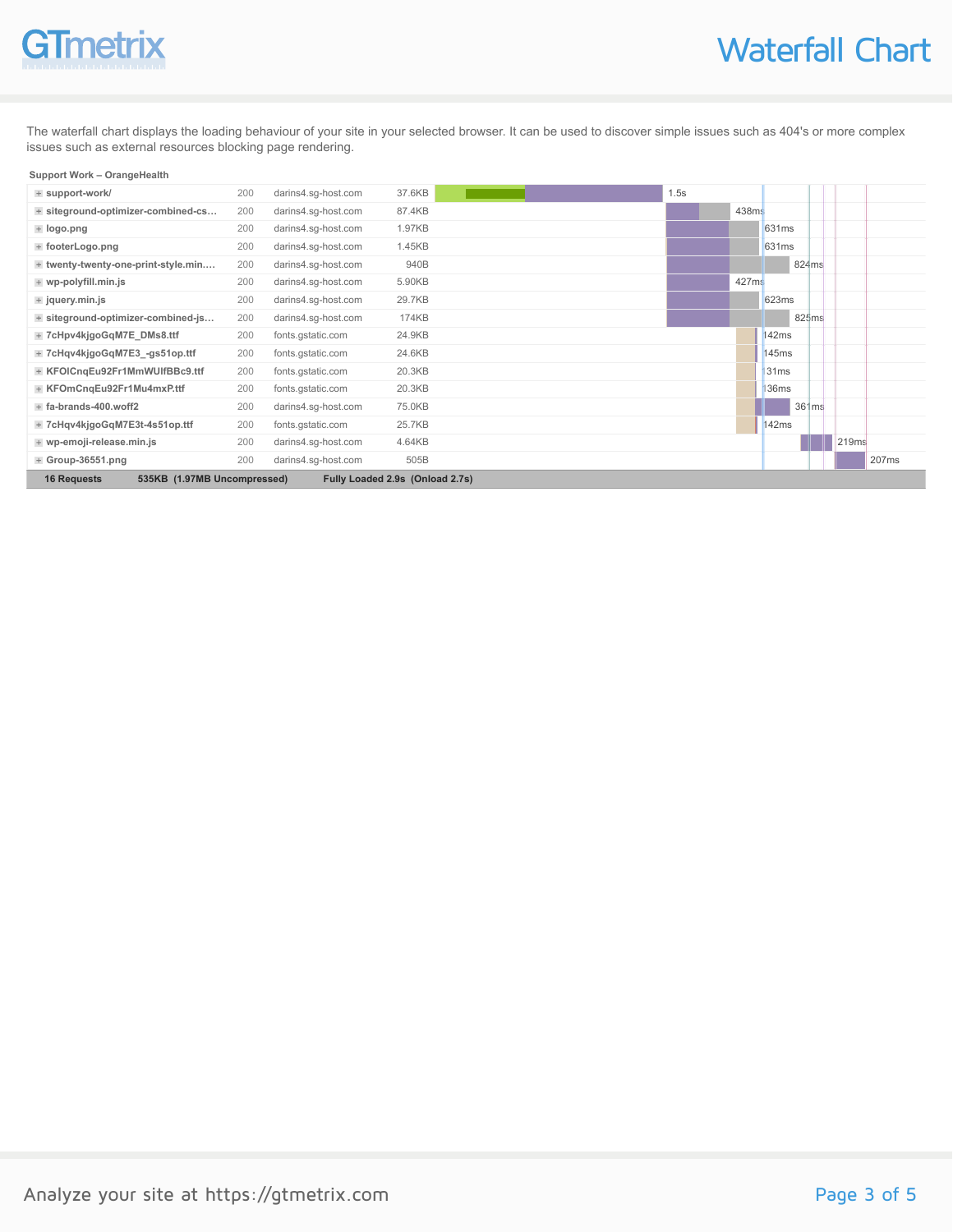

### **Performance**



### Performance Metrics

| <b>First Contentful Paint</b><br>How quickly content like text or images are painted onto<br>your page. A good user experience is 0.9s or less.                                | Much Ionger than<br>recommended<br>2.2s | Time to Interactive<br>How long it takes for your page to become fully<br>interactive. A good user experience is 2.5s or less.                     | OK, but consider<br>improvement<br>2.6s |
|--------------------------------------------------------------------------------------------------------------------------------------------------------------------------------|-----------------------------------------|----------------------------------------------------------------------------------------------------------------------------------------------------|-----------------------------------------|
| Speed Index<br>How quickly the contents of your page are visibly<br>populated. A good user experience is 1.3s or less.                                                         | Longer than<br>recommended<br>2.2s      | <b>Total Blocking Time</b><br>How much time is blocked by scripts during your page<br>loading process. A good user experience is 150ms or<br>less. | Good - Nothing to<br>do here<br>83ms    |
| Largest Contentful Paint<br>How long it takes for the largest element of content (e.g.<br>a hero image) to be painted on your page. A good user<br>experience is 1.2s or less. | Longer than<br>recommended<br>22s       | Cumulative Layout Shift<br>How much your page's layout shifts as it loads. A good<br>user experience is a score of 0.1 or less.                    | Good - Nothing to<br>do here            |

### Browser Timings

| Redirect    | <b>Oms</b> | Connect     | 611ms | Backend      | 922ms |
|-------------|------------|-------------|-------|--------------|-------|
| <b>TTFB</b> | 1.5s       | First Paint | 2.2s  | DOM Int.     | 2.2s  |
| DOM Loaded  | 2.5s       | Onload      | 2.7s  | Fully Loaded | 2.9s  |